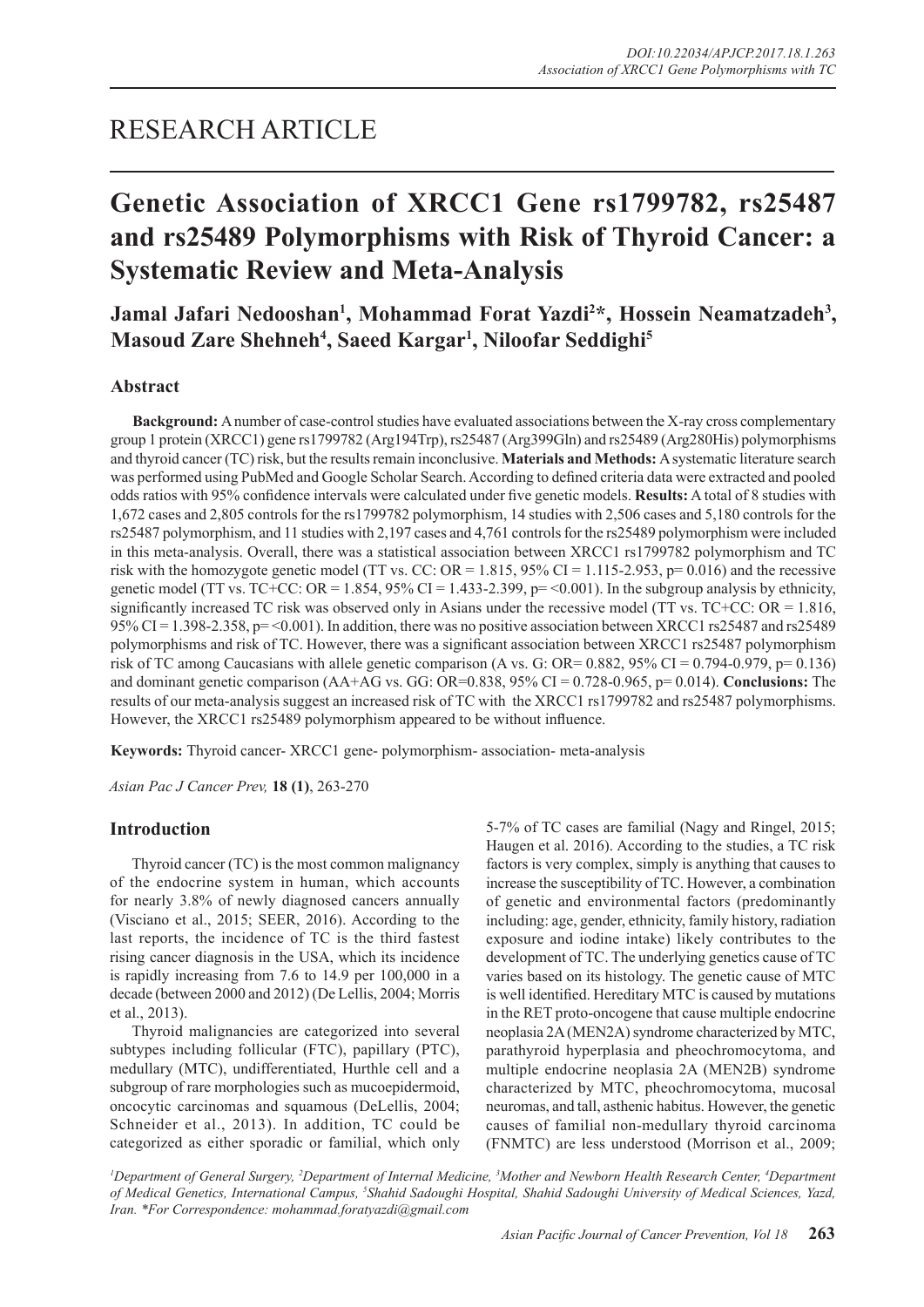#### *Jamal Jafari Nedooshan et al*

# Nagy and Ringel, 2015).

Associations between X-ray cross complementary group 1 protein (XRCC1) gene polymorphisms and multiple cancers have already been reported. Three major polymorphisms of the XRCC1 gene have been identified at codon 194 (rs1799782,  $C > T$  substitution at position 26304, exon 6, Arg to Trp), at codon 280 (rs25489, C > T substitution at position 43552260, exon 9, Arg to His), and at codon 399 (rs25487, G > A substitution at position 28152, exon 10, Arg to Gln) (Garcia et al. 2011; Santos et al. 2012; and Halkova et al. 2016). Recently, several studies have demonstrated that the polymorphism of XRCC1 gene was associated with the TC. However, these results were inconsistent. And for the relatively small sample size of the published studies, it is necessary to accumulate data from different studies to provide evidence on the association of XRCC1 gene polymorphisms with risk of TC. Moreover, in recent years more studies with large sample have been published. Therefore, we performed a meta-analysis to further estimate the overall risk of TC caused by the XRCC1 rs1799782 (Arg194Trp), rs25487 (Arg399Gln) and rs25489 (Arg280His) polymorphisms in patients.

## **Materials and Methods**

## *Literature search strategy*

The databases include Pubmed, Google Scholar, MEDLINE, ISI Web of Science and SCOPUS database up to January 5th, 2017 to identify all relevant articles on the subject. We have used various combinations of keywords to screen for potentially relevant studies, including "Thyroid cancer"; "DNA repair gene", "XRCC1" or "XRCC1 DNA repair protein"; "Genetic polymorphism" or "single nucleotide polymorphism" or "polymorphism" or "SNP" or "mutation" or "variation", with restricted to English language and only published studies with full-text articles available. All eligible studies were retrieved, then we also manually searched the references of included studies to identify more potentially relevant articles.

## *Including and Excluding Criteria*

Studies included to the meta-analysis had to be consistent with the following criteria: (1) only studied on human; (2) only the case–control studies and cohorts, (3) studies have evaluated the XRCC1 rs1799782 (Arg194Trp), rs25487 (Arg399Gln) and rs25489 (Arg280His) polymorphisms and TC risk, and (4) sufficient published data (specially frequency of the genotypes) for estimating an odds ratio (OR) with 95% confidence interval (CI). Major reasons for exclusion of studies were as follows: (1) not on human, (2) not cancer research (3) only on patients, (4) duplicate of previous papers, and (5) have not sufficient data about frequency of genotypes.

#### *Data extraction*

Two authors carefully and independently were extracted the data from all eligible publications using a structured table. The following items were considered: first author's name, year of publication, ethnicity, and country of study population, number of cases and controls,

genotype number in cases and controls, and p- value for Hardy-Weinberg equilibrium (HWE). The subject's ethnicities were categorized as Caucasian, Asian, or African. Disagreements were resolved in consultation with the third reviewer.

#### *Statistical Analysis*

An ethical approval was not necessary needed as this is a meta-analysis based on previous studies. The strength of association between XCCR1 gene polymorphism and TC risk was tested by odds ratios (ORs) with 95% confidence intervals (CIs) using Z test. The summarized ORs were performed for rs1799782 (allele model: T vs. C, heterozygote model: TC vs. CC, homozygote model: TT vs. CC, dominant model: TT+TC vs. CC, and recessive model: TT vs. TC+CC), rs25487 (allele model: A vs. G, heterozygote model: AG vs. GG, homozygote model: AA vs. GG, dominant model: AA+AG vs. GG, and recessive model: AA vs. AG+GG), rs25489 (allele model: A vs. G, heterozygote model: AG vs. GG, homozygote model: AA vs. GG, dominant model: AA+AG vs. GG, and recessive model: AA vs. AG+GG) polymorphisms.

The Chi-squared Q-test and I2 statistics were used to identify the heterogeneity among included publications (Zintzaras et al., 2005). The fixed-effects model (the Mantel–Haenszel method) is used when the effects are assumed to be homogenous ( $P \ge 0.1$  or  $I2 \le 50\%$ ). Otherwise, the random effects model (the DerSimonian and Laird method) is used when they are heterogeneous (P < 0.1 or  $I2 \ge 50\%$ ). Subgroup analyses by ethnicity was also performed to identify the substantial heterogeneity. Additionally, the effect of each single study on the overall estimate was determined by application of oneway sensitivity analysis. The sensitivity analysis was performed by omitting 1 study at a time. To examine the potential publication bias in the meta analysis, Begg's funnel plot and Egger's test were used; P<0.05 indicated that the result was statistically significant (Song et al., 1998; Peters et al., 2006). All the statistical analyses were performed by comprehensive meta-analysis (CMA) V2.0 software (Biostat, USA). Two-sided P values < 0.05 were considered statistically significant.

## **Results**

#### *Characteristics of the published studies*

Initially, we have identified 39 publications, among which 18 irrelevant articles were excluded. Thus, 21 publications were eligible. Among these publications, six publications were excluded because they were review articles and other polymorphisms of XRCC1 gene, and also one paper was excluded because of it subject overlapped with other included study. As seen in Tables 1-3, 14 case–control studies were selected in the final meta-analysis, including 8 case–control studies with a total of 1,672 cases and 2,805 controls concerning the XRCC1 rs1799782 polymorphism (Table 1), 14 studies with a total of 2,506 cases and 5,180 controls for XRCC1 rs25487 polymorphism (Table 2), and 11 studies with a total of 2,197 cases and 4,761 controls for XRCC1 rs25489 polymorphism (Table 3). The article performed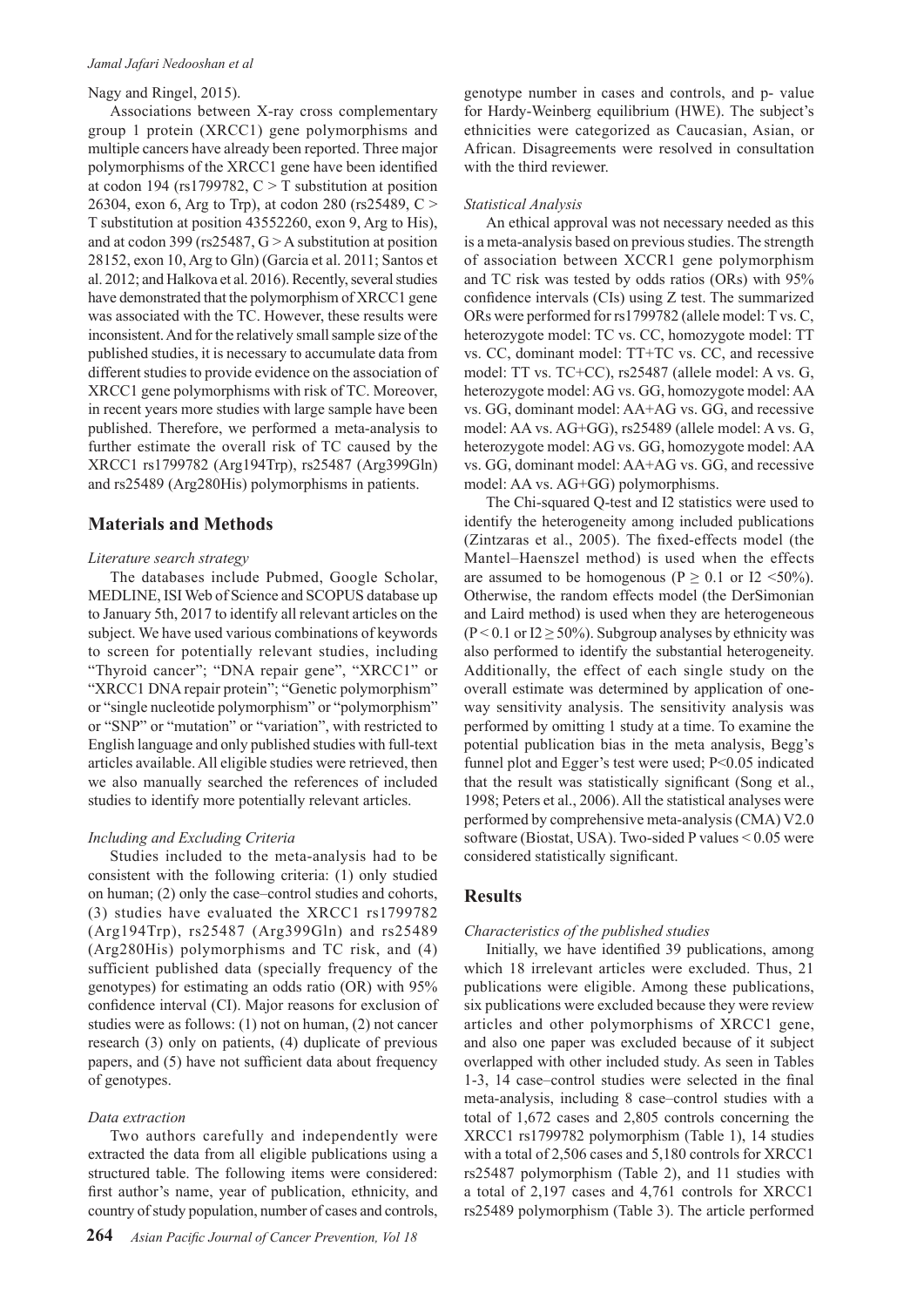|                        | Table 1. Characteristics of Studies Included in the Meta Analysis of XRCC1 rs1799782 Polymorphism and TC |              |                  |                             |                          |                           |                  |                           |                                               |                                                    |                             |                                                            |                   |                                                                          |
|------------------------|----------------------------------------------------------------------------------------------------------|--------------|------------------|-----------------------------|--------------------------|---------------------------|------------------|---------------------------|-----------------------------------------------|----------------------------------------------------|-----------------------------|------------------------------------------------------------|-------------------|--------------------------------------------------------------------------|
| First author           | Country (Ethnicity)                                                                                      | Case/Control |                  |                             | Cases                    |                           |                  |                           | S                                             |                                                    | Contro                      |                                                            |                   | HWE                                                                      |
|                        |                                                                                                          |              |                  | Genotype                    |                          |                           | <b>Allele</b>    |                           |                                               | Genotype                                           |                             | <b>Allele</b>                                              |                   |                                                                          |
|                        |                                                                                                          |              | ႙                | G                           | $\exists$                |                           | O                |                           | S                                             | G                                                  | 급                           | $\bigcirc$                                                 | J                 |                                                                          |
| Chiang et al. 2008     | China (Asian)                                                                                            | 283/469      | 121              | 119                         | 37                       |                           | 373              |                           |                                               | $\overline{611}$                                   | 36                          |                                                            |                   | 0.002                                                                    |
| Ho et al. 2009         | USA (Caucasian)                                                                                          | 251/503      | 203              | 42                          | 3                        |                           | 451              | 1952 24 02 12 12 13       | $\frac{254}{33}$ $\frac{43}{3}$ $\frac{5}{5}$ | 69                                                 |                             |                                                            |                   | 0.306                                                                    |
| Esfahani et al. 2011   | Iran (Asian)                                                                                             | 157/187      | 136              | $\overline{8}$ [            | $\mathbf \omega$         |                           | 290              |                           |                                               | 50                                                 |                             |                                                            |                   |                                                                          |
| Ryu et al. 2011        | Korea (Asian)                                                                                            | 111/100      | 59               | 43                          | $\circ$                  |                           | 191              |                           |                                               |                                                    | $\overline{4}$              |                                                            |                   | $\begin{array}{c} 0.641 \\ 0.728 \\ 0.453 \\ 0.267 \end{array}$          |
| Santos et al. 2012     | Portugal (Caucasian)                                                                                     | 109/217      | 86               | ${}^{\infty}$               | $\sim$                   |                           | 204              |                           |                                               | $\frac{4}{2}$ 21                                   | $\circ$                     |                                                            |                   |                                                                          |
| Yan et al. 2015        | China (Asian)                                                                                            | 276/403      | 124              | 112                         | $\ddot{\sigma}$          |                           | 360              |                           | $\frac{19}{202}$                              |                                                    | 8 <sup>z</sup>              |                                                            |                   |                                                                          |
| Wang et al. 2015       | China (Asian)                                                                                            | 276/552      | $\overline{181}$ | 52                          | $\ddot{3}$               |                           | 414              |                           |                                               | $173$                                              | $46\,$                      |                                                            |                   | (000)                                                                    |
| Halkova et al. 2016    | Czech (Caucasian)                                                                                        | 209/374      | 178              | $\tilde{5}$                 | $\circ$                  |                           | 387              |                           | 314                                           | 59                                                 |                             | 687                                                        | $\overline{6}$    | $0.304\,$                                                                |
|                        | Table 2. Characteristics of Studies Included in the Meta Analysis of YRCC1 rs25487 Polymorphism and TC   |              |                  |                             |                          |                           |                  |                           |                                               |                                                    |                             |                                                            |                   |                                                                          |
| First author           | Country (Ethnicity)                                                                                      | Case/Control |                  |                             |                          | Cases                     |                  |                           |                                               |                                                    | Controls                    |                                                            |                   | HWE                                                                      |
|                        |                                                                                                          |              |                  | Genotype                    |                          |                           | <b>Allele</b>    |                           |                                               | Genotype                                           |                             | <b>Allele</b>                                              |                   |                                                                          |
|                        |                                                                                                          |              |                  | B                           | ЭV                       | AA                        | $\bigcirc$       |                           | $\mathcal{S}$                                 | $\beta$                                            | $\triangleright$            | $\Omega$                                                   | ⋗                 |                                                                          |
| $Z$ hu et al. 2004     | China (Asian)                                                                                            | 105/105      |                  | 6 <sup>4</sup>              | $^{44}$                  | $\overline{5}$            | 208              | 134                       | 57                                            | $45\,$                                             | $\mathbf{\hat{z}}$          | 159                                                        | $\overline{51}$   | 0.092                                                                    |
| Chiang et al. 2008     | China (Asian)                                                                                            | 283/469      |                  | $\overline{150}$            | $\overline{011}$         | 23                        | 410              | 156                       |                                               | 591                                                | 27                          |                                                            | 219               |                                                                          |
| Siraj et al. 2008      | Saudi Arabia (Asian)                                                                                     | 66Z/0S       |                  | 35                          | $\Xi$                    | $\overline{c}$            | $\rm g3$         | $\overline{\mathcal{L}}$  | 277<br>142                                    |                                                    | $\overline{5}$              | 19<br>356<br>209<br>209<br>209<br>209<br>209<br>209<br>209 | 102               | $\begin{array}{c} 0.711 \\ 0.164 \end{array}$                            |
| Sigurdsson et al. 2009 | Russia (Caucasian)                                                                                       | 24/892       |                  | $\overline{5}$              | $\overline{0}$           | $\boldsymbol{\mathsf{c}}$ | 34               | $\overline{4}$            | 160                                           |                                                    | $68\,$                      |                                                            |                   | 0.036                                                                    |
| Akulevich et al. 2009  | Russia (Caucasian)                                                                                       | 132/398      |                  | $\mathcal{S}^{\mathcal{S}}$ | $53\,$                   | $\overline{4}$            | 183              | $\overline{8}$            | $158\phantom{11}$ 75 $\phantom{11}$           | $\begin{array}{c} 72 \\ 243 \\ 193 \\ \end{array}$ | $47\,$                      |                                                            | $\frac{521}{287}$ | 0.302                                                                    |
| Akulevich et al. 2009  | Belarus (Caucasian)                                                                                      | 123/199      |                  | SS                          | 50                       | $\overline{\bf 8}$        | $\overline{160}$ | 98                        |                                               |                                                    | 22                          |                                                            | 144               |                                                                          |
| Ho et al. 2009         | USA (Caucasian)                                                                                          | 251/503      |                  | 133                         | 66                       | $\overline{6}$            | 505              | 137                       |                                               |                                                    | $\mathcal{L}^{\mathcal{G}}$ |                                                            | 350               | $\begin{array}{c} 0.185 \\ 0.229 \\ 0.002 \\ 0.476 \\ 0.428 \end{array}$ |
| Esfahani et al. 2011   | Iran (Asian)                                                                                             | 155/190      |                  | $8\sqrt{ }$                 | $\boldsymbol{0}$         | $\overline{\mathcal{L}}$  | 216              | $94$                      |                                               |                                                    | $\Omega$                    |                                                            |                   |                                                                          |
| Ryu et al. 2011        | Korea (Asian)                                                                                            | 111/100      |                  | 2 <sub>1</sub>              | $\overline{\mathcal{L}}$ | $\overline{\phantom{0}}$  | 161              | $\mathfrak{Z}1$           |                                               | $\frac{216}{87}$                                   | $\circ$                     |                                                            | $\frac{127}{37}$  |                                                                          |
| Garcia et al. 2011     | Spain (Caucasian)                                                                                        | 402/479      |                  | 153                         | 981                      | 47                        | 492              | 280                       | $225$<br>$52$                                 | 212                                                | 99                          |                                                            | 344               |                                                                          |
| Santos et al. 2012     | Portugal (Caucasian)                                                                                     | 109/217      |                  | 46                          | 50                       | $\overline{3}$            | 142              | $\widetilde{\mathcal{C}}$ |                                               | 501                                                | 25                          | $604$<br>279                                               |                   |                                                                          |
| Wang et al. 2015       | China (Asian)                                                                                            | 276/552      |                  | 138                         | 105                      | 32                        | 189              | 691                       | 290                                           | 506                                                | 56                          | $186$<br>525                                               | 155               | 0.034                                                                    |
| Yan et al. 2015        | China (Asian)                                                                                            | 276/403      |                  | 146                         | 108                      | 22                        | 600              | 152                       | 176                                           | 173                                                | 54                          |                                                            | 281               | 0.271                                                                    |
| Halkova et al. 2016    | Czech (Caucasian)                                                                                        | 209/374      |                  | $\beta$                     | $\overline{\phantom{0}}$ | $\tilde{z}$               | 275              | $\overline{43}$           | 164                                           | $\overline{60}$                                    | $\frac{50}{2}$              | 488                                                        | 260               | 0.272                                                                    |
|                        |                                                                                                          |              |                  |                             |                          |                           |                  |                           |                                               |                                                    |                             |                                                            |                   |                                                                          |

# *DOI:10.22034/APJCP.2017.18.1.263 Association of XRCC1 Gene Polymorphisms with TC*

*Asian Pacific Journal of Cancer Prevention, Vol 18* **265**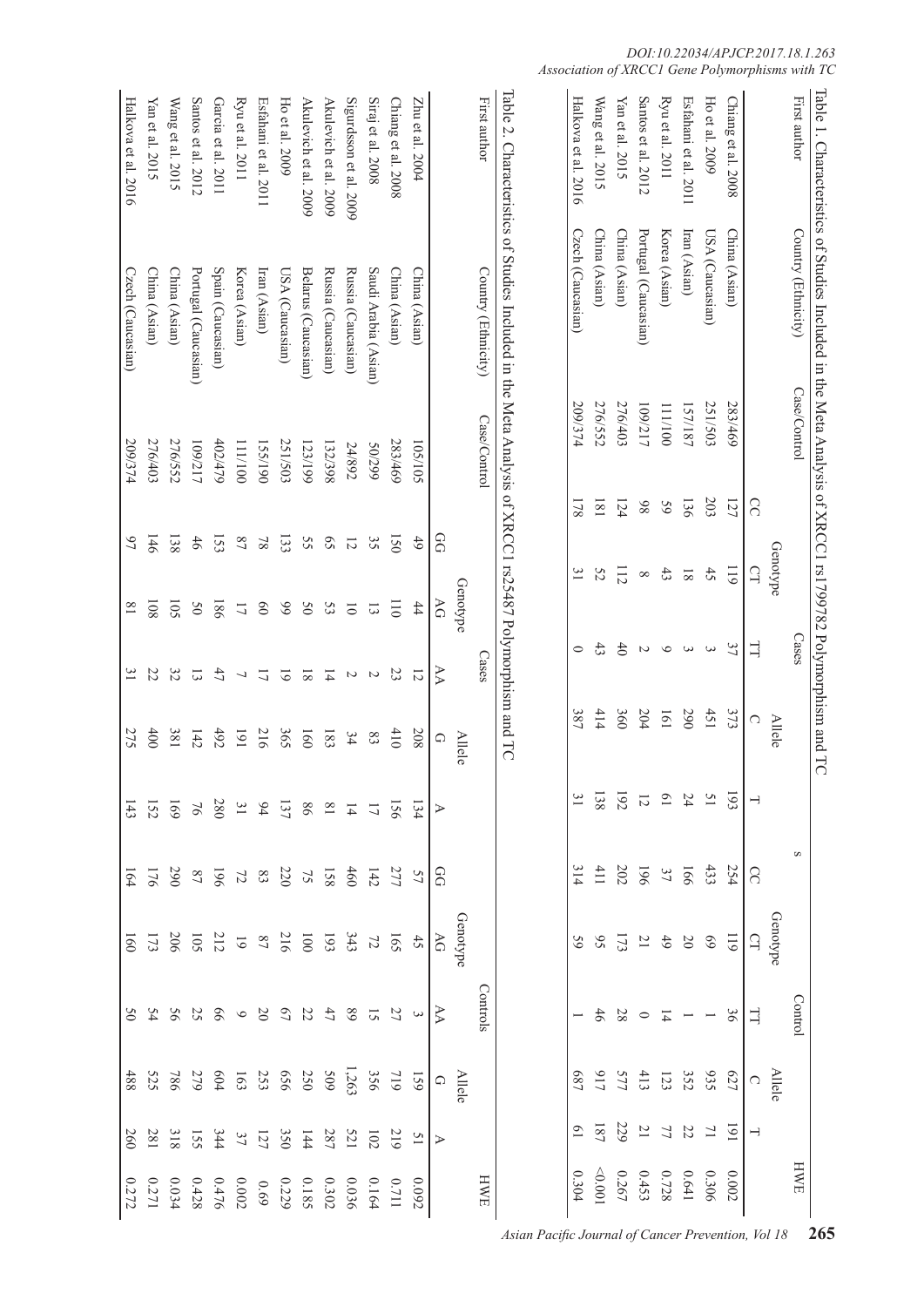| To $\approx$ 5. Characteristics of Studies Included in the Meta Analysis of XRCC1 rs25489 Polymorphism and TC |                      |              |                 |                |          |                |                                                                                                                                       |                                                                                                            |           |                                                                                                                                               |                                                                                                                                                |                                                                                                                                |                                                                                                                                         |
|---------------------------------------------------------------------------------------------------------------|----------------------|--------------|-----------------|----------------|----------|----------------|---------------------------------------------------------------------------------------------------------------------------------------|------------------------------------------------------------------------------------------------------------|-----------|-----------------------------------------------------------------------------------------------------------------------------------------------|------------------------------------------------------------------------------------------------------------------------------------------------|--------------------------------------------------------------------------------------------------------------------------------|-----------------------------------------------------------------------------------------------------------------------------------------|
| First author                                                                                                  | Country (Ethnicity)  | Case/Control |                 |                | Cases    |                |                                                                                                                                       |                                                                                                            |           | <b>Control</b>                                                                                                                                |                                                                                                                                                |                                                                                                                                | HWE                                                                                                                                     |
|                                                                                                               |                      |              |                 | Genotype       |          | <b>Allele</b>  |                                                                                                                                       |                                                                                                            | Jenotyp   |                                                                                                                                               | <b>Allek</b>                                                                                                                                   |                                                                                                                                |                                                                                                                                         |
|                                                                                                               |                      |              | SQ              | DA             | $\aleph$ | ♤              |                                                                                                                                       |                                                                                                            | <b>PD</b> |                                                                                                                                               |                                                                                                                                                |                                                                                                                                |                                                                                                                                         |
| Chiang et al. 2008                                                                                            | China (Asian)        | 283/469      | 224             | 54             |          | 502            | $\left  \begin{smallmatrix} 4 & 2 & 3 & - & 7 & 3 & 3 & 3 & 3 & 3 \\ 4 & 2 & 3 & - & 7 & 5 & 2 & 3 & 3 & 3 \end{smallmatrix} \right $ | $\frac{G(3)}{3}$ $\frac{13}{3}$ $\frac{13}{3}$ $\frac{13}{3}$ $\frac{13}{3}$ $\frac{13}{3}$ $\frac{13}{3}$ |           | $\frac{4}{6}$   $\frac{1}{2}$   $\frac{3}{2}$   $\frac{3}{2}$   $\frac{3}{2}$   $\frac{1}{2}$   $\frac{3}{2}$   $\frac{3}{2}$   $\frac{3}{2}$ | $\frac{1}{21}$ $\frac{33}{22}$ $\frac{33}{22}$ $\frac{33}{22}$ $\frac{33}{22}$ $\frac{33}{22}$ $\frac{33}{22}$ $\frac{33}{22}$ $\frac{33}{22}$ | $\frac{1}{2}$ $\frac{1}{2}$ $\frac{1}{2}$ $\frac{3}{2}$ $\frac{8}{3}$ $\frac{3}{5}$ $\frac{3}{5}$ $\frac{1}{3}$ $\frac{1}{12}$ |                                                                                                                                         |
| Siraj et al. 2008                                                                                             | Saudi Arabia (Asian) | 667/05       | ε               | 12             |          | $\overline{8}$ |                                                                                                                                       |                                                                                                            |           |                                                                                                                                               |                                                                                                                                                |                                                                                                                                |                                                                                                                                         |
| Sigurdson et al. 2009                                                                                         | Russia (Caucasian)   | 25/896       | 24              |                |          | 49             |                                                                                                                                       |                                                                                                            |           |                                                                                                                                               |                                                                                                                                                |                                                                                                                                |                                                                                                                                         |
| Akulevich et al. 2009                                                                                         | Russia (Caucasian)   | 132/398      | ΞI              | 5              |          | 249            |                                                                                                                                       |                                                                                                            |           |                                                                                                                                               |                                                                                                                                                |                                                                                                                                |                                                                                                                                         |
| Akulevich et al. 2009                                                                                         | Belarus (Caucasian)  | 123/195      | Ξ               |                |          | 236            |                                                                                                                                       |                                                                                                            |           |                                                                                                                                               |                                                                                                                                                |                                                                                                                                |                                                                                                                                         |
| Ho et al. 2009                                                                                                | USA (Caucasian)      | 251/503      | 229             | 22             |          | 480            |                                                                                                                                       |                                                                                                            |           |                                                                                                                                               |                                                                                                                                                |                                                                                                                                | $\begin{array}{r} 0.528 \\ 0.988 \\ 0.902 \\ 0.403 \\ 0.065 \\ 0.0001 \\ 0.0001 \\ 0.0001 \\ 0.0001 \\ 0.0328 \\ 0.0328 \\ \end{array}$ |
| Esfahani et al. 2011                                                                                          | Iran (Asian)         | 170/193      | 146             | 23             |          | 315            |                                                                                                                                       |                                                                                                            |           |                                                                                                                                               |                                                                                                                                                |                                                                                                                                |                                                                                                                                         |
| Garcia et al. 201                                                                                             | Spain (Caucasian)    | 402/479      | 337             | 85             |          | 732            |                                                                                                                                       |                                                                                                            |           |                                                                                                                                               |                                                                                                                                                |                                                                                                                                |                                                                                                                                         |
| Wang et al. 2015                                                                                              | China (Asian)        | 276/552      | 153             | $\overline{6}$ |          | 397            |                                                                                                                                       |                                                                                                            |           |                                                                                                                                               |                                                                                                                                                |                                                                                                                                |                                                                                                                                         |
| Yan et al. 2015                                                                                               | China (Asian)        | 276/403      | 218             | 52             |          | 488            |                                                                                                                                       |                                                                                                            |           |                                                                                                                                               |                                                                                                                                                |                                                                                                                                |                                                                                                                                         |
| Halkova et al. 2016                                                                                           | Czech (Caucasian)    | 209/374      | $\overline{88}$ |                |          | 395            |                                                                                                                                       | 338                                                                                                        |           |                                                                                                                                               | 112                                                                                                                                            | 36                                                                                                                             |                                                                                                                                         |
|                                                                                                               |                      |              |                 |                |          |                |                                                                                                                                       |                                                                                                            |           |                                                                                                                                               |                                                                                                                                                |                                                                                                                                |                                                                                                                                         |

by Akulevich et al. was separated as 2 studies for they evaluated 2 different Russian and Belarus population. The year of publication ranged between 2008 and 2016. There were 7 studies of Caucasian descendants (Sigurdsson et al., 2009; Akulevich et al., 2009; Ho et al., 2009; Garcia et al., 2011; Santos et al. 2012; and Halkova et al. 2016) and 7 studies of Asian descendants (Zhu et al., 2004; Chiang et al., 2008; Siraj et al. 2008; Esfahani et al. 2011; Ryu et al., 2011; Wang et al., 2015 and Yan et al., 2015). The populations came from different countries, including China, India, Iran, Brazil, Russia, Belarus, Korea, Spain, Portugal, Czech and Kingdom of Saudi Arabia (KSA). Genotype distributions in the controls of 3 publication (predominantly, the publication of Wang et al., 2015) were not in agreement with HWE.

### *Meta-analysis*

### *XRCC1 rs1799782 Polymorphism*

Table 4 listed the main results of the meta-analysis of XRCC1 rs1799782 (Arg194Trp) polymorphism and TC risk (Figure 1A). When all the eligible studies were pooled into the meta-analysis of XRCC1 Arg194Trp polymorphism, significantly increased risk of TC was observed in homozygote (TT vs. CC:  $OR = 1.815, 95\%$  CI  $= 1.115 - 2.953$ , p= 0.016) and recessive (TT vs. TC+CC: OR = 1.854, 95% CI = 1.433-2.399, p= < 0.001). In the subgroup analysis by ethnicity, significantly increased TC risk was observed in Asians only under recessive model (TT vs. TC+CC: OR = 1.816, 95% CI = 1.398-2.358, p= <0.001) by using fixed-effect model, but not among Caucasians.

# *XRCC1 rs25487 Polymorphism*

The main results of XRCC1 rs25487 (Arg399Gln)

| <b>Study name</b>                                                                                                                                                                                                                                                                                                                                         |                            |                |                                  | <b>Statistics for each study</b> |                 |      |     | Odds ratio and 95% CI |    |     |                                                                                          |
|-----------------------------------------------------------------------------------------------------------------------------------------------------------------------------------------------------------------------------------------------------------------------------------------------------------------------------------------------------------|----------------------------|----------------|----------------------------------|----------------------------------|-----------------|------|-----|-----------------------|----|-----|------------------------------------------------------------------------------------------|
|                                                                                                                                                                                                                                                                                                                                                           | <b>Odds</b> Lower<br>ratio | limit          | <b>Upper</b><br>limit            | Z-Value p-Value                  |                 |      |     |                       |    |     | <b>Relative</b><br>weight                                                                |
| Chiang et al. 2008                                                                                                                                                                                                                                                                                                                                        | 2.024                      | 1.599          | 2.561                            | 5.867                            | 0.000           |      |     |                       |    |     | 15.47                                                                                    |
| Ho et al. 2009                                                                                                                                                                                                                                                                                                                                            | 1.489                      | 1.022          | 2.171                            | 2.071                            | 0.038           |      |     |                       |    |     | 12.97                                                                                    |
| Esfahani et al. 2011 1.324                                                                                                                                                                                                                                                                                                                                |                            | 0.727          | 2.410                            | 0.919                            | 0.358           |      |     |                       |    |     | 9.23                                                                                     |
| Ryu et al. 2011                                                                                                                                                                                                                                                                                                                                           | 0.605                      | 0.402          | 0.912                            | $-2.402$                         | 0.016           |      |     |                       |    |     | 12.37                                                                                    |
| Santos et al. 2012                                                                                                                                                                                                                                                                                                                                        | 1.146                      | 0.553          | 2.374                            | 0.366                            | 0.715           |      |     |                       |    |     | 7.51                                                                                     |
| Yan et al. 2015                                                                                                                                                                                                                                                                                                                                           | 1.344                      | 1.065          | 1.696                            | 2.490                            | 0.013           |      |     |                       |    |     | 15.52                                                                                    |
|                                                                                                                                                                                                                                                                                                                                                           | 1.635                      | 1.275          | 2.096                            | 3.873                            | 0.000           |      |     |                       |    |     | 15.26                                                                                    |
| Wang et al. 2015                                                                                                                                                                                                                                                                                                                                          |                            |                |                                  |                                  |                 |      |     |                       |    |     |                                                                                          |
| Halkova et al. 2016 0.902                                                                                                                                                                                                                                                                                                                                 |                            | 0.575          | 1.415                            | $-0.449$                         | 0.654           |      |     |                       |    |     | 11.66                                                                                    |
|                                                                                                                                                                                                                                                                                                                                                           | 1.276                      | 0.980          | 1.660                            | 1.812                            | 0.070           |      |     |                       |    |     |                                                                                          |
|                                                                                                                                                                                                                                                                                                                                                           |                            |                |                                  |                                  |                 | 0.01 | 0.1 | 1                     | 10 | 100 |                                                                                          |
|                                                                                                                                                                                                                                                                                                                                                           |                            |                |                                  |                                  |                 |      |     |                       |    |     |                                                                                          |
|                                                                                                                                                                                                                                                                                                                                                           |                            |                |                                  | <b>Statistics for each study</b> |                 |      |     | Odds ratio and 95% CI |    |     | <b>Relative</b>                                                                          |
|                                                                                                                                                                                                                                                                                                                                                           | ratio                      | limit          | <b>Odds Lower Upper</b><br>limit |                                  | Z-Value p-Value |      |     |                       |    |     |                                                                                          |
|                                                                                                                                                                                                                                                                                                                                                           | 1.357                      | 0.789          | 2.335                            | 1.103                            | 0.270           |      |     |                       |    |     | weight<br>3.46                                                                           |
|                                                                                                                                                                                                                                                                                                                                                           | 1.279                      | 0.950          | 1.722                            | 1.623                            | 0.104           |      |     |                       |    |     |                                                                                          |
|                                                                                                                                                                                                                                                                                                                                                           | 1.044                      | 0.543          | 2.009                            | 0.130                            | 0.897           |      |     |                       |    |     |                                                                                          |
|                                                                                                                                                                                                                                                                                                                                                           |                            | 0.473          | 2.396                            | 0.152                            | 0.879           |      |     |                       |    |     |                                                                                          |
|                                                                                                                                                                                                                                                                                                                                                           |                            | 0.457          | 1.008                            | $-1.919$                         | 0.055           |      |     |                       |    |     |                                                                                          |
|                                                                                                                                                                                                                                                                                                                                                           |                            | 0.495          | 1.231                            | $-1.067$                         | 0.286           |      |     |                       |    |     |                                                                                          |
|                                                                                                                                                                                                                                                                                                                                                           | 0.690                      | 0.509          | 0.935                            | $-2.394$                         | 0.017           |      |     |                       |    |     |                                                                                          |
|                                                                                                                                                                                                                                                                                                                                                           | 0.591                      | 0.385          | 0.906                            | $-2.412$                         | 0.016           |      |     |                       |    |     |                                                                                          |
|                                                                                                                                                                                                                                                                                                                                                           | 0.709<br>0.997             | 0.378<br>0.762 | 1.330<br>1.304                   | $-1.071$                         | 0.284<br>0.982  |      |     |                       |    |     |                                                                                          |
|                                                                                                                                                                                                                                                                                                                                                           | 0.917                      | 0.575          | 1.462                            | $-0.023$<br>$-0.366$             | 0.715           |      |     |                       |    |     |                                                                                          |
|                                                                                                                                                                                                                                                                                                                                                           | 1.091                      | 0.817          | 1.457                            | 0.590                            | 0.555           |      |     |                       |    |     | 11.52<br>2.38<br>1.55<br>6.50<br>4.90<br>11.01<br>5.56<br>2.58<br>14.12<br>4.67<br>12.18 |
|                                                                                                                                                                                                                                                                                                                                                           | 0.690                      | 0.508          | 0.939                            | $-2.361$                         | 0.018           |      |     |                       |    |     | 10.76                                                                                    |
|                                                                                                                                                                                                                                                                                                                                                           | 0.902                      | 0.642          | 1.267                            | $-0.596$                         | 0.551           |      |     |                       |    |     |                                                                                          |
| В<br><b>Study name</b><br>Zhu et al. 2004<br>Chiang et al. 2008<br>Siraj et al. 2008<br>Sigurdson et al. 2009 1.065<br>Akulevich 1 et al. 20090.679<br>Akulevich et al. 2009 0.780<br>Ho et al. 2009<br>Esfahani et al. 2011<br>Ryu et al. 2011<br>Garcia et al. 2011<br>Santos et al. 2012<br>Wang et al. 2015<br>Yan et al. 2015<br>Halkova et al. 2016 | 0.888                      | 0.803          | 0.983                            | $-2.299$                         | 0.022           |      |     |                       |    |     | 8.81                                                                                     |

Figure 1. Forest Plots Showed Significant Association between XRCC1 Polymorphisms and TC Risk. A: XRCC1 rs1799782 polymorphism (Allele model: T vs. C) and B: XRCC1 rs25487 polymorphism (Homozygote model: AA vs. GG)

#### *Jamal Jafari Nedooshan et al*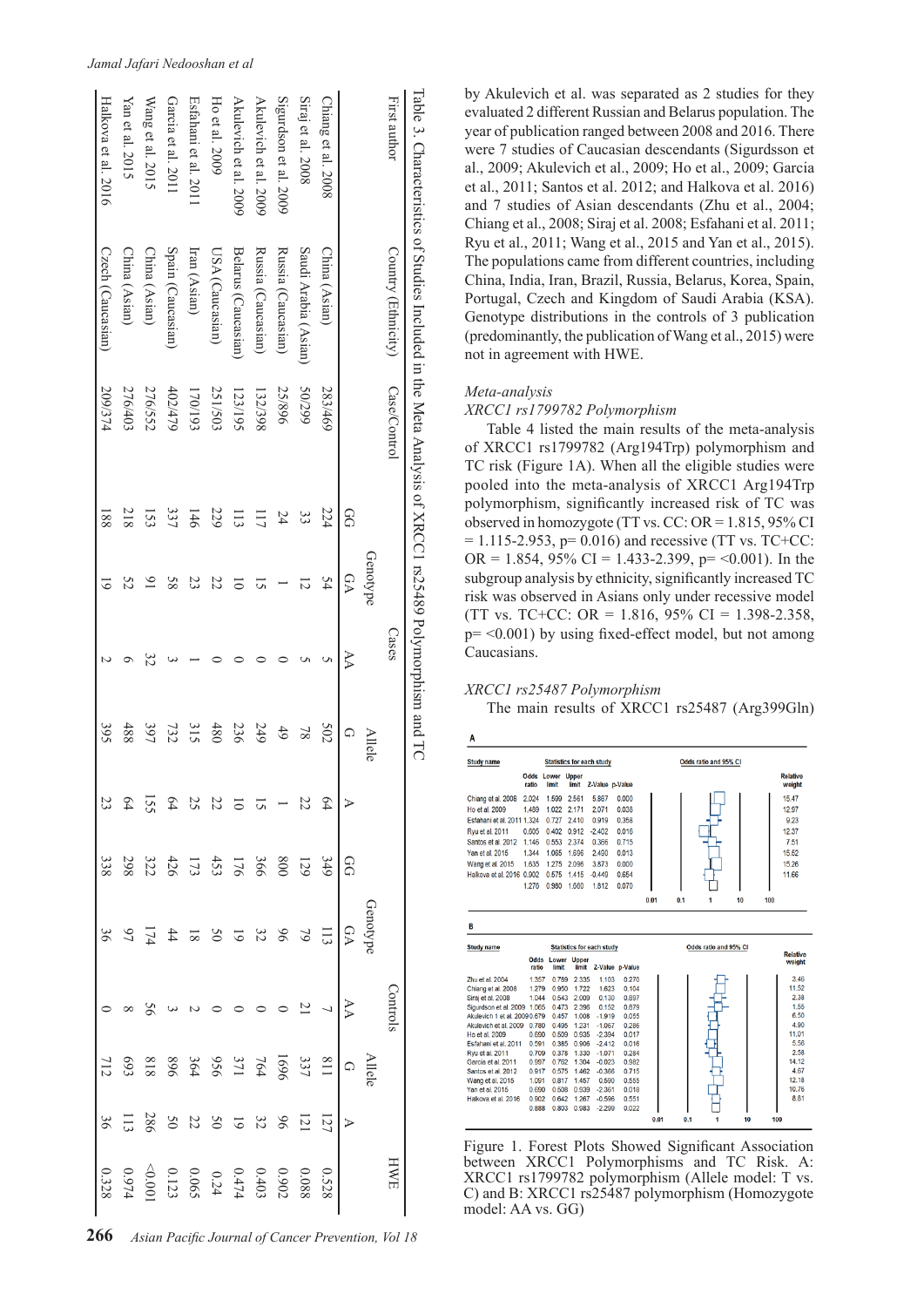*DOI:10.22034/APJCP.2017.18.1.263 Association of XRCC1 Gene Polymorphisms with TC* 

|           | Genetic model | Type of model |           | Heterogeneity           |           | Odds ratio   |                      |
|-----------|---------------|---------------|-----------|-------------------------|-----------|--------------|----------------------|
|           |               |               | $I^2$ (%) | $\mathbf{P}_\mathrm{H}$ | <b>OR</b> | 95% CI       | $P_{\underline{OR}}$ |
| Overall   |               |               |           |                         |           |              |                      |
|           | T vs. C       | Random        | 77.5      | < 0.001                 | 1.276     | 0.980-1.660  | 0.07                 |
|           | TC vs. CC     | Random        | 64.0      | 0.007                   | 1.122     | 0.856-1.470  | 0.406                |
|           | TT vs. CC     | Random        | 51.9      | 0.042                   | 1.815     | 1.115-2.953  | 0.016                |
|           | TT+TC vs. CC  | Random        | 77.9      | < 0.001                 | 1.232     | 0.895-1.696  | 0.201                |
|           | TT vs. TC+CC  | Fixed         | 37.8      | 0.128                   | 1.854     | 1.433-2.399  | < 0.001              |
| Ethnicity |               |               |           |                         |           |              |                      |
| Caucasian |               |               |           |                         |           |              |                      |
|           | T vs. C       | Fixed         | 29.1      | 0.244                   | 1.202     | 0.919-1.572  | 0.179                |
|           | TC vs. CC     | Fixed         | 19.1      | 0.29                    | 1.092     | 0.782-1.527  | 0.605                |
|           | TT vs. CC     | Fixed         | 0.0       | 0.389                   | 4.031     | 0.828-19.620 | 0.084                |
|           | TT+TC vs. CC  | Fixed         | 21.3      | 0.281                   | 1.161     | 0.872-1.544  | 0.307                |
|           | TT vs. TC+CC  | Fixed         | 0.0       | 0.397                   | 3.956     | 0.813-19.246 | 0.088                |
| Asian     |               |               |           |                         |           |              |                      |
|           | T vs. C       | Random        | 84.9      | < 0.001                 | 1.323     | 0.932-1.879  | 0.117                |
|           | TC vs. CC     | Random        | 75.8      | 0.002                   | 1.141     | 0.774-1.683  | 0.504                |
|           | TT vs. CC     | Random        | 66.1      | 0.019                   | 1.681     | 0.995-2.838  | 0.052                |
|           | TT+TC vs. CC  | Random        | 85.2      | < 0.001                 | 1.289     | 0.823-2.020  | 0.267                |
|           | TT vs. TC+CC  | Fixed         | 52.9      | 0.075                   | 1.816     | 1.398-2.358  | < 0.001              |

Table 4. Meta-Analysis of the Association of XRCC1 rs1799782 Polymorphism with TC

polymorphism meta-analysis are listed in Table 5. Overall, there was no evidence of an association between TC risk and the XRCC1 rs25487 polymorphism in the different genetic models when all the eligible studies were pooled into the meta-analysis (A vs. G: OR=  $1.131$ , 95% CI = 0.829-1.543, p= 0.136; AG vs. GG: OR= 0.903, 95% CI  $= 0.811 - 1.006$ ,  $p = 0.063$ ; AA vs. GG: OR= 0.892, 95%  $CI = 0.690 - 1.153$ , p=0.382, Figure 1B; AA+AG vs. GG: OR= 0.880, 95% CI = 0.766-1.012, p= 0.073; and AA vs. AG+GG: OR= 0.940, 95% CI = 0.797-1.109, p= 0.462). For ethnicity, the results showed XRCC1 rs25487 polymorphism was associated with increased risk of TC among Caucasians under allele genetic comparison (A vs. G: OR= 0.882, 95% CI = 0.794-0.979, p= 0.136) and dominant genetic comparison (AA+AG vs. GG: OR=0.838,  $95\%$  CI = 0.728-0.965, p= 0.014; Table 2), but not among Asians.

## *XRCC1 rs25489 Polymorphism*

As shown in Table 6, no significant association was detected between the XRCC1 rs25489 (Arg280His) polymorphism and TC risk under all five genetic models  $(A \text{ vs. } G: \text{ OR } = 1.044, 95 \% \text{ CI} = .848 - 1.183, P = 0.507;$ AG vs. GG: OR =  $0.984$ , 95 % CI =  $0.948-1.141$ , P = 0.836; AA vs. GG: OR = 1.154, 95 % CI = 0.803-1.658, P  $= 0.439$ , AA + AG vs. GG: OR = 1.023, 95 % CI = 0.887-1.179, P = 0.758 and AA vs. AG+GG: OR = 1.206, 95 %  $CI = 0.846 - 1.719$ ,  $P = 0.300$ ). Furthermore, when stratified by ethnicity, there were no associations between XRCC1 rs25489 polymorphism and TC risk under all five genetic models in both Asians and Caucasians.

#### *Test of heterogeneity*

For XRCC1 rs1799782 (Arg194Trp) polymorphism, when we have pooled the data a significant heterogeneity observed in heterozygote ( $I^2 = 64.0\%$ ,  $P_H = 0.007$ ), homozygote ( $I^2$ =51.90%,  $P_H$ =0.042) and dominant  $(I^2=77.9\%, P_{H} = 0.007)$  genetic models (Table 4). After



Figure 2. Begg's Funnel Plots of XRCC1 Gene Polymorphisms and TC Risk for Publication Bias Test. Each Point Represents a Separate Study for the Indicated Association. A: XRCC1 rs1799782 polymorphism (Allele model: T vs. C) and B: XRCC1 rs25487 polymorphism (Dominant model: AA+AG vs. GG)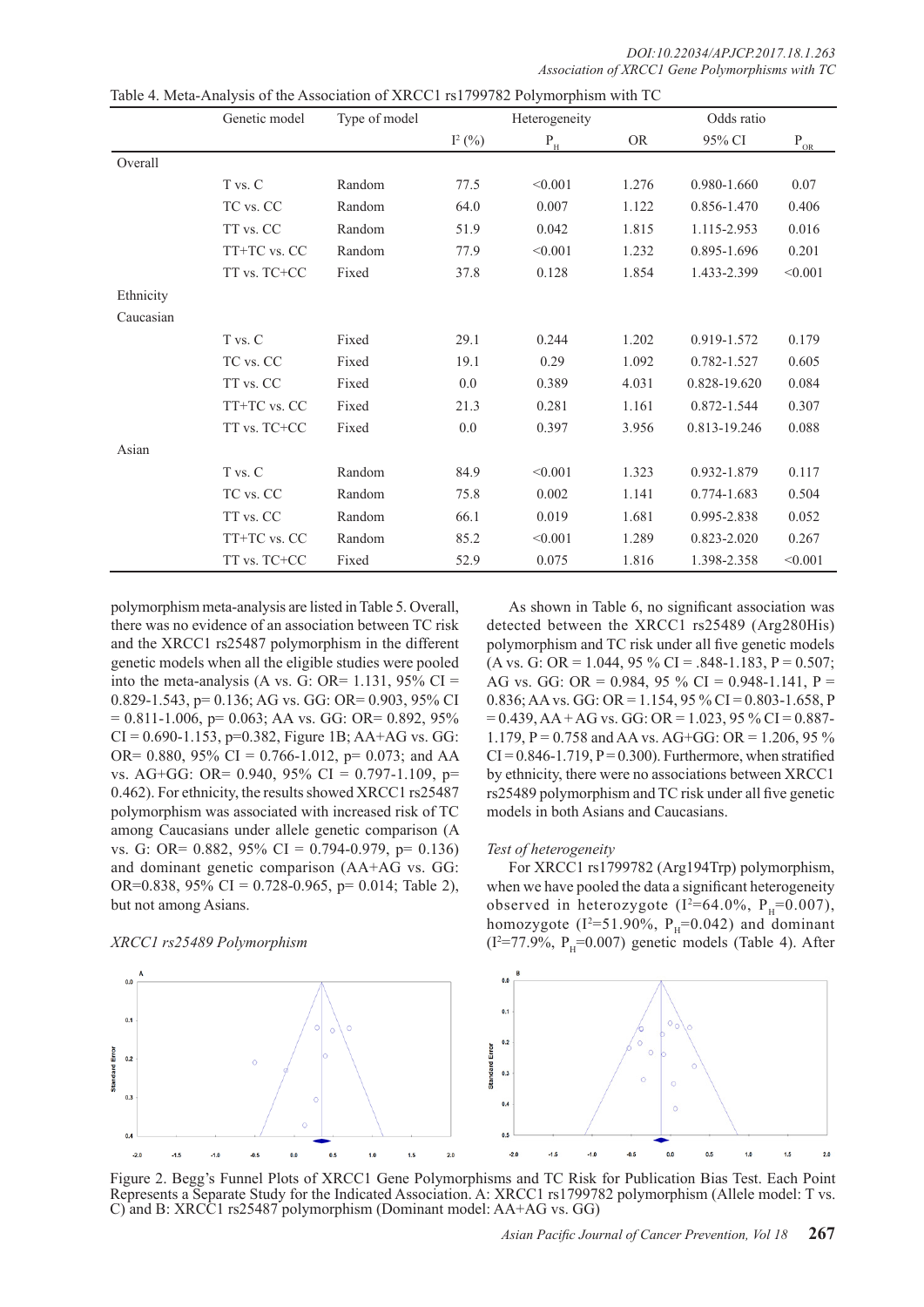|           | Genetic model    | Type of model |           | Heterogeneity           |           | Odds ratio      |                                      |
|-----------|------------------|---------------|-----------|-------------------------|-----------|-----------------|--------------------------------------|
|           |                  |               | $I^2$ (%) | $\mathbf{P}_\mathrm{H}$ | <b>OR</b> | 95% CI          | $\mathbf{P}_{\underline{\text{OR}}}$ |
| Overall   |                  |               |           |                         |           |                 |                                      |
|           | A vs. G          | Random        | 93.3      | < 0.001                 | 1.131     | 0.829-1.543     | 0.136                                |
|           | AG vs. GG        | Fixed         | 14.4      | 0.296                   | 0.903     | 0.811-1.006     | 0.063                                |
|           | AA vs. GG        | Random        | 48.4      | 0.022                   | 0.892     | 0.690-1.153     | 0.382                                |
|           | AA+AG vs. GG     | Random        | 42.3      | 0.048                   | 0.88      | 0.766-1.012     | 0.073                                |
|           | AA vs. AG+GG     | Fixed         | 33.0      | 0.111                   | 0.94      | 0.797-1.109     | 0.462                                |
| Ethnicity |                  |               |           |                         |           |                 |                                      |
| Caucasian |                  |               |           |                         |           |                 |                                      |
|           | A vs. G          | Fixed         | 0.0       | 0.429                   | 0.882     | 0.794-0.979     | 0.018                                |
|           | AG vs. GG        | Fixed         | 8.6       | 0.363                   | 0.861     | $0.742 - 1.001$ | 0.051                                |
|           | AA vs. GG        | Fixed         | 1.4       | 0.414                   | 0.835     | $0.663 - 1.051$ | 0.124                                |
|           | AA+AG vs. GG     | Fixed         | 0.0       | 0.541                   | 0.838     | 0.728-0.965     | 0.014                                |
|           | $AA$ vs. $AG+GG$ | Fixed         | 6.8       | 0.376                   | 0.89      | 0.716-1.106     | 0.249                                |
| Asian     |                  |               |           |                         |           |                 |                                      |
|           | A vs. G          | Random        | 96.2      | < 0.001                 | 1.435     | 0.762-2.699     | 0.263                                |
|           | AG vs. GG        | Fixed         | 23.3      | 0.251                   | 0.95      | 0.814-1.108     | 0.512                                |
|           | AA vs. GG        | Random        | 67.8      | 0.005                   | 0.982     | 0.591-1.631     | 0.944                                |
|           | AA+AG vs. GG     | Random        | 62.9      | 0.013                   | 0.927     | 0.719-1.195     | 0.559                                |
|           | AA vs. AG+GG     | Fixed         | 50.8      | 0.058                   | 0.906     | 0.711-1.154     | 0.423                                |

|  | Table 5. Meta-Analysis of the Association of XRCC1 rs25487 Polymorphism with TC |  |  |
|--|---------------------------------------------------------------------------------|--|--|
|  |                                                                                 |  |  |

subjects stratified by ethnicity, the heterogeneity obviously disappeared in the Caucasians (heterozygote: I2=19.13%,  $P_{\text{H}}$ =0.290; homozygote: I<sup>2</sup>=0.0%,  $P_{\text{H}}$ =0.389 and dominant:  $I^2=21.3\%$ ,  $P_H=0.281$ ). However, heterogeneity was still present among the Asians (heterozygote:  $I^2 = 75.8\%$ ,  $P_{H} = 0.002$ ; homozygote: I<sup>2</sup>=66.1%,  $P_{H} = 0.019$  and

dominant:  $I^2 = 85.2\%$ ,  $P_H = 0.001$ ). Therefore, the observed heterogeneity between the included studies might be due to the ethnicities.

## *Sensitivity Analysis*

We have performed sensitivity analysis by omitting

|           | Genetic model    | Type of model |          | Heterogeneity             |           | Odds ratio  |          |
|-----------|------------------|---------------|----------|---------------------------|-----------|-------------|----------|
|           |                  |               | $I^2(%)$ | $\mathbf{P}_{\mathrm{H}}$ | <b>OR</b> | 95% CI      | $P_{OR}$ |
| Overall   |                  |               |          |                           |           |             |          |
|           | A vs. G          | Fixed         | 23.4     | 0.22                      | 1.044     | 0.920-1.183 | 0.507    |
|           | AG vs. GG        | Fixed         | 42.4     | 0.067                     | 0.984     | 0.848-1.141 | 0.836    |
|           | AA vs. GG        | Fixed         | 0.0      | 0.891                     | 1.154     | 0.803-1.658 | 0.439    |
|           | $AA+AG$ vs. $GG$ | Fixed         | 32.8     | 0.137                     | 1.023     | 0.887-1.179 | 0.758    |
|           | AA vs. AG+GG     | Fixed         | 0.0      | 0.894                     | 1.206     | 0.846-1.719 | 0.3      |
| Ethnicity |                  |               |          |                           |           |             |          |
| Caucasian |                  |               |          |                           |           |             |          |
|           | A vs. G          | Fixed         | 15.1     | 0.317                     | 1.205     | 0.955-1.520 | 0.116    |
|           | AG vs. GG        | Fixed         | 29.5     | 0.214                     | 1.172     | 0.916-1.500 | 0.206    |
|           | AA vs. GG        | Fixed         | 19.9     | 0.264                     | 1.939     | 0.468-8.026 | 0.361    |
|           | AA+AG vs. GG     | Fixed         | 24.9     | 0.248                     | 1.194     | 0.936-1.521 | 0.153    |
|           | AA vs. AG+GG     | Fixed         | 24.8     | 0.249                     | 1.855     | 0.448-7.673 | 0.394    |
| Asian     |                  |               |          |                           |           |             |          |
|           | A vs. G          | Fixed         | 21.5     | 0.278                     | 0.983     | 0.847-1.142 | 0.825    |
|           | AG vs. GG        | Fixed         | 44.5     | 0.125                     | 0.89      | 0.738-1.073 | 0.222    |
|           | AA vs. GG        | Fixed         | 0.0      | 0.974                     | 1.113     | 0.765-1.619 | 0.575    |
|           | AA+AG vs. GG     | Fixed         | 31.6     | 0.211                     | 0.943     | 0.790-1.124 | 0.511    |
|           | AA vs. AG+GG     | Fixed         | 0.0      | 0.968                     | 1.172     | 0.813-1.690 | 0.395    |

**268** *Asian Pacific Journal of Cancer Prevention, Vol 18*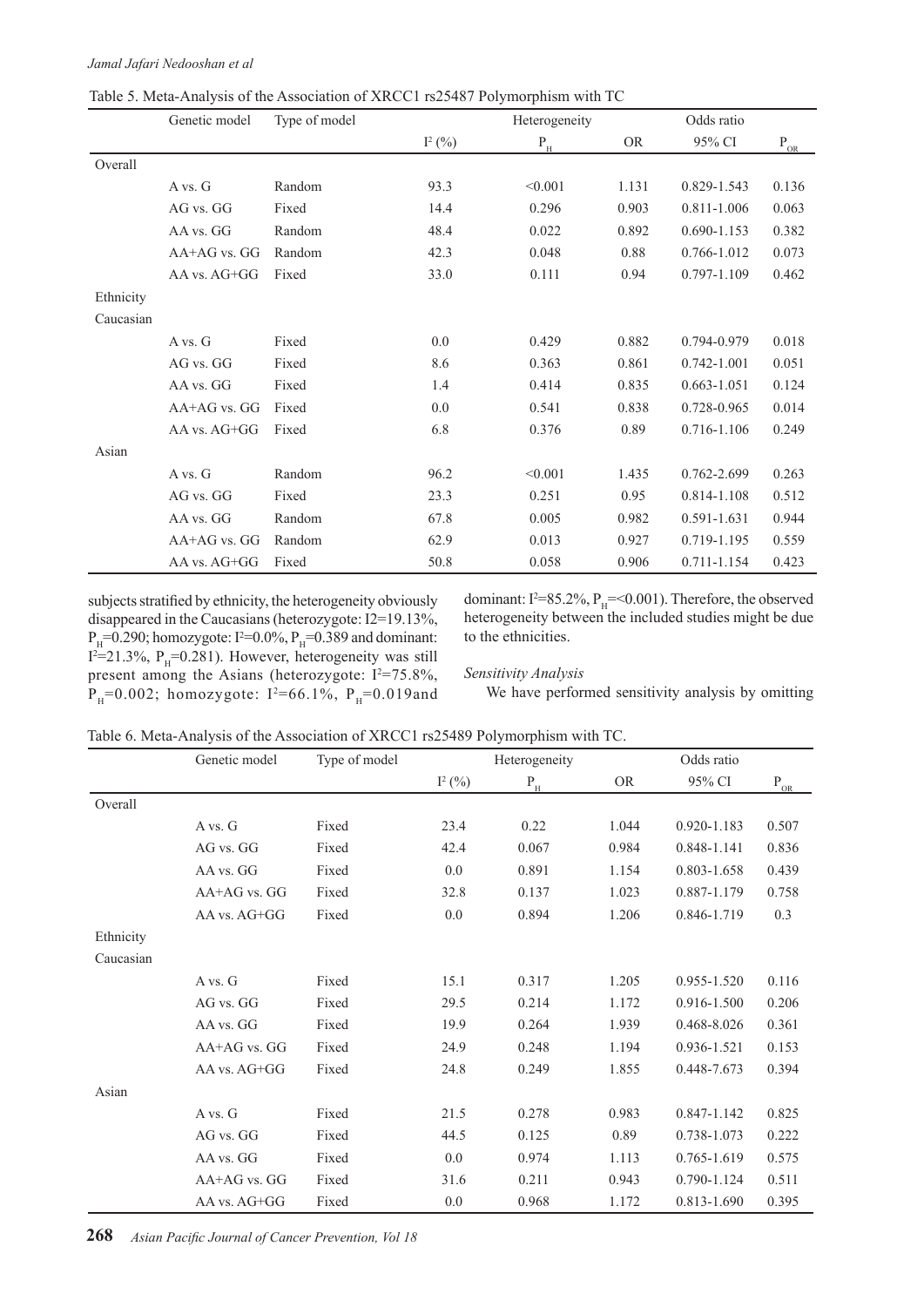1 study at a time, but the estimate of overall effect did not change noticeably. In addition, when we excluded the studies not in agreement with HWE, the statistical significance of the results not changed.

## *Publication Bias*

We have used Begg's funnel plot and Egger's test to assess the publication bias. However, as show in Figure 2A, 2B, the funnel plots did not reveal any obvious asymmetry in all genotypes in overall population, and the results of Begg's test revealed no publication bias  $(P>0.05)$ .

## **Discussion**

The XRCC1 plays an important role in the base excision repair (BER) pathway and interacts with DNA polymerase Beta (POLB), Poly ADP ribose Polymerase (PARP) and DNA ligase III (Zhang et al., 2006). The XRCC1gene (Gene ID 37414; OMIM 21171001 and 21174504), is 33 kb long and located at chromosome 19q13.3, consists of 17 exons, and encodes a 2.2 kb transcript, which produces an enzyme called X-ray cross-complementing group 1 that is involved in base excision repair pathway (Wang et al., 2015). XRCC1 polymorphisms disrupt the interaction of XRCC1 with other enzymatic proteins and consequently overwhelm DNA repair capacity, which leads to genetic instability and carcinogenesis (Forat Yazdi et al., 2014).

In the present meta-analysis, we have evaluated the association between three most common XRCC1 gene polymorphisms including rs1799782 (Arg194Trp), rs25487 (Arg399Gln) and rs25489 (Arg280His) polymorphisms and risk of TC. To the best of our knowledge, this is the most comprehensive meta-analysis of the relationship between XRCC1 polymorphisms and the risk of TC. We have found the absence of rs25487 (Arg399Gln) and rs25489 (Arg280His) polymorphisms are significantly associated with an increased risk of TC, while the rs1799782 (Arg194Trp) polymorphism significantly associated with development of TC in the overall analysis. However, there was a significant association between XRCC1 rs25487 polymorphism risk of TC among Caucasians under allele genetic comparison  $(A \text{ vs. G: OR} = 0.882, 95\% \text{ CI} = 0.794 - 0.979, \text{ p} = 0.136)$ and dominant genetic comparison (AA+AG vs. GG: OR=0.838,  $95\%$  CI = 0.728-0.965, p= 0.014). Moreover, the T allele of XRCC1 rs1799782 and A allele of XRCC1 rs25487 may be as a marker for increased susceptibility to TC. Similarly, in a meta-analysis Qian et al. have not an association between XRCC1 rs25487 (Arg399Gln) and rs25489 (Arg280His) polymorphisms and TC risk in the overall analysis. However, they have not found such association for third polymorphism with risk of TC, too (Qian et al., 2012). The contribution of rs1799782 (Arg194Trp) polymorphism in development of TC was identified by Zhao et al. in meta-analysis of five studies, comprising 911 patients and 1476 controls, recently. However, inconsistent with our results, Li et al., (2014) and Wu et al., (2014) in the two different meta-analysis of 8 and 10 studies not found a significant association between TC risk and the three polymorphisms of XRCC1

gene in all genetic Models. Due to the difference in genetic backgrounds and the environment in which the subjects were lived, we have performed a subgroup analysis by ethnicity, however we found a significant association between rs1799782 and rs25487 polymorphism and TC risk in Asians and Caucasians, respectively.

Interestingly, in meta-analysis Yan et al., (2015) based on previous studies quoted that the XRCC1 rs25489 polymorphism is related to different cancers in Asian populations, including gastric cancer, bladder cancer, lung cancer, and colorectal cancer. While, this meta-analysis results and three previous meta-analysis by Qian et al., (2012) Li et al., (2014) and Wu et al., (2014) there was not such association between XRCC1 rs25489 polymorphism and risk of TC. Therefore, it seems the A allele of XRCC1 rs25489 may not be as a marker for increased susceptibility to TC.

To the best of our knowledge, the current meta-analysis made a more convincing and detailed evaluation than the previous meta-analysis did. However, there are some limitations should be also recognized in this meta-analysis. First, the included studies were restricted to just English literature, which might bias the results. Second, severe TC is a multifactorial condition that results from complex interactions between genes and environmental factors such as age, gender, ethnicity, family history, radiation exposure and iodine intake. Therefore, we might fail to receive the true associations when we only considered those three XRCC1 gene polymorphisms, but neglect the role of other genetic, polymorphisms, and environmental factors in TC. Finally, the sample size of subgroup analysis by ethnicity was limited, which may causes to reduce the power of analyses. Therefore, further studies with large sample sizes are required to gain more precise results.

In summary, the results of the meta-analysis suggest an increased risk role of the XRCC1 rs1799782 and rs25487 polymorphisms in TC development. However, there was no association between the XRCC1 rs25489 polymorphisms and TC risk. More studies with a larger sample size is needed to further evaluate the association XRCC1 gene polymorphisms and TC risk.

# **References**

- Akulevich NM, Saenko VA, Rogounovitch TI, et al (2009). Polymorphisms of DNA damage response genes in radiationrelated and sporadic papillary thyroid carcinoma. *Endocr Relat Cancer*, **16**, 491–503
- Chiang FY, Wu CW, Hsiao PJ, et al (2008). Association between polymorphisms in DNA base excision repair genes XRCC1, APE1, and ADPRT and differentiated thyroid carcinoma. *Clin Cancer Res*, **14**, 5919–24.
- DeLellis RA (2004). Pathology of genetics and tumours of endocrine organs. Lyon: IARC Press.
- Fard-Esfahani P, Fard-Esfahani A, Fayaz S, et al (2011). Association of Arg194Trp, Arg280His and Arg399Gln polymorphisms in X-ray repair cross-complementing group 1 gene and risk of differentiated thyroid carcinoma in Iran. *Iran Biomed J*, **15**, 73-8.
- Forat-Yazdi M, Gholi-Nataj M, Neamatzadeh H, et al (2015). Association of XRCC1 Arg399Gln polymorphism with colorectal cancer risk: A HuGE meta-analysis of 35 studies. *Asian Pac J Cancer Prev*, **16**, 3285-91.